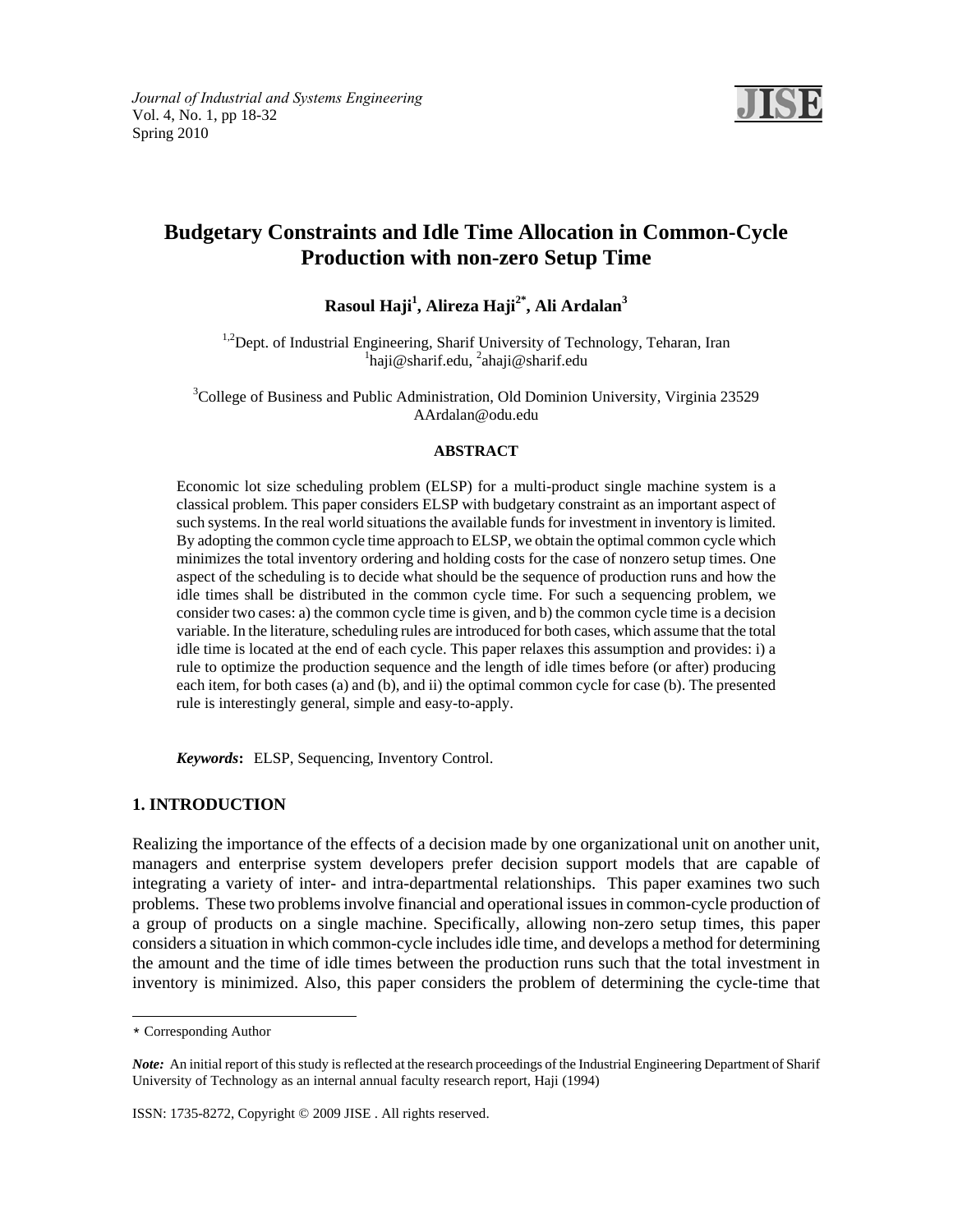minimizes total inventory cost while keeping total investment in inventory under a specified budgetary level.

Economic lot scheduling problem is a challenging operational problem that managers frequently face. This problem has attracted the attention of many researchers. The objective is to economically schedule lots (i.e. production runs) of one or more products on a single machine, to satisfy demand for each product immediately while minimizing the average holding and set up cost per period. Elmaghraby (1978) presents a survey of approaches to this problem. This problem is NP-hard (Hsu, 1983), and there are no algorithms available to find the optimum solution. Boctor (1982), Carreno (1990), Cook et al. (1980), Dobson (1987), Fujita (1978), Goyal (1973 and 1984), Graves (1979), Gunter and Swanson (1986), Haessler (1979), Jones and Inmann (1989), Park and Yun (1984), and Zipkin (1988) have developed heuristics for solving this problem and some of its variants. Hanssmann (1962) reports on a common-cycle approach to this problem that results in the same production cycle for all of the products. One batch of one or more units of each product is produced only once in each cycle. This approach is computationally less cumbersome than other procedures and guarantees a feasible solution.

This paper deals with two financial and operational issues in common-cycle production. An important financial consideration is the maximum investment in inventory. Solutions that minimize total inventory cost could be infeasible when the necessary funds are unavailable. Therefore, minimizing the total investment in inventory or limiting its magnitude is an important managerial consideration. Parsons (1966) and Haji and Mansouri (1995) have included the total investment in inventory in common-cycle problem. Parsons (1966) makes the unrealistic assumption that the total investment in inventory is equal to the sum of the lot sizes of all of the products. Haji and Mansouri (1995) assume that a cycle starts with the setup and production of the first product followed by the setup and production of the other products with no idle time until the last product in the group is produced. Upon completion of the production of the last product the machine goes into an idle stage until the time when it must be set to produce the first product of the next cycle.

This study examines the common-cycle approach by considering the total investment in inventory, and allowing the occurrence of idle times between production of any two consecutive products within a cycle. These idle times may provide more frequent rest periods for operators and machinery which in turn result in higher levels of operational flexibility. They could also be necessary for machine maintenance within a common-cycle. This paper considers the following two cases in both of which the setup times are allowed to be non zero:

- Case 1. When a common cycle schedule is already determined. In this case, the paper presents a procedure for determining the amount and the timing of the idle times so that the maximum investment in inventory is minimized.
- Case 2. When there is a budgetary constraint. In this case, the paper develops a procedure for determining the duration of the common-cycle so that the average setup and holding cost per unit time is minimized.

Haji and Haji (2002) considered only case 1 and assumed that all the setup times are zero. In this paper we relax this restriction and consider a more general and practical case in which the setup times are allowed to be non-zero.

## **Notation and Assumption**

The following notations are used throughout the paper: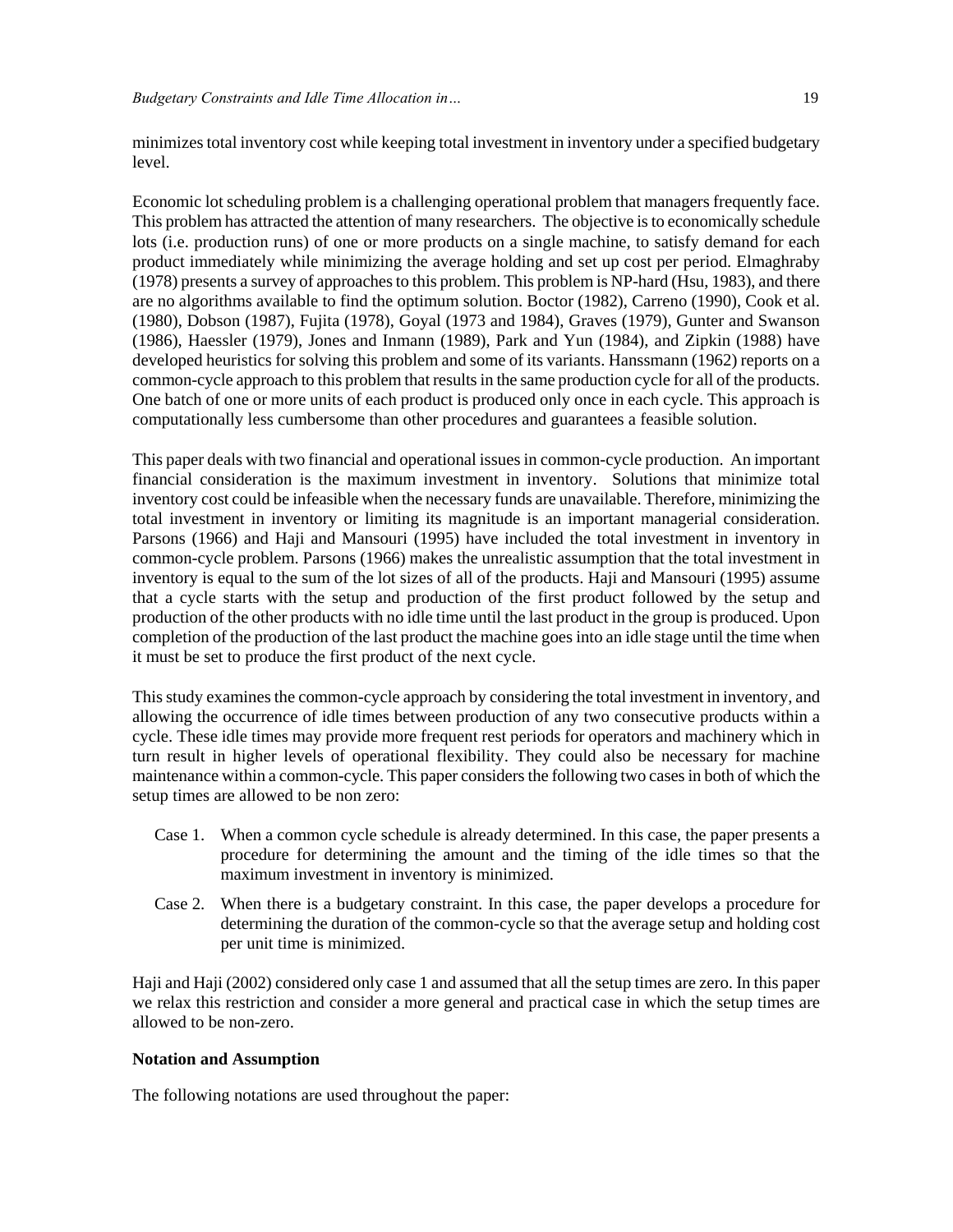- *N* number of products
- $A_i$  setup cost for production of product *j, j* = 1, 2,..., *N*
- $S_i$  setup time for production of product *j, j* = 1, 2,..., *N*
- *B* maximum available budget
- *d<sub>i</sub>* monetary value of demand rate per unit time for product  $j, j = 1, 2, ..., N$
- *D* monetary value of total demand per unit time for all of the *N* products
- *h* inventory holding cost per monetary unit per unit time
- $I_i$ *<sup>j</sup>* monetary value of inventory of product *j* just before the start of production of fist product in a cycle
- *K* average setup and inventory costs per unit time
- $m_k$  monetary value of total inventory just before the production of product  $k$
- $M_k$  monetary value of total inventory at the completion time of production of product  $k$
- *P<sub>j</sub>* monetary value of production rate per unit time for product  $j, j = 1, 2,..., N$
- *t<sub>j</sub>* production run-time of product  $j, j = 1, 2, ..., N$
- *T* duration of common-cycle time
- *X<sub>j</sub>* duration of idle time occurring just before the production of product *j*,  $j = 1, 2, ..., N$

We make the following assumptions:

- 1. There is an infinite planning horizon.
- 2. Only one product can be produced at any point in time.
- 3. In each cycle, all of the *N* products are produced.
- 4. Each product is produced once in each cycle.
- 5. Setups take place prior to production of each product. Setup times are constant and independent of production sequence.
- 6. Demand rate for each product is constant and known.
- 7. The production rate of each product is constant and known.
- 8. In each cycle, the increase of monetary value of the aggregate inventory during production run of any product is at least equal to monetary value of the aggregate demand during the set up time of that product.
- 9. No shortages are allowed.

# **2. CASE 1 - DETERMINING THE DURATION AND TIMING OF IDLE TIMES**

In this section we allow the setup times to be non-zero and analyze the allocation of the total idle time in a common-cycle time among the production runs of *N* products. The objective is to determine the durations and times of idle times such that the total investment in inventory is minimized.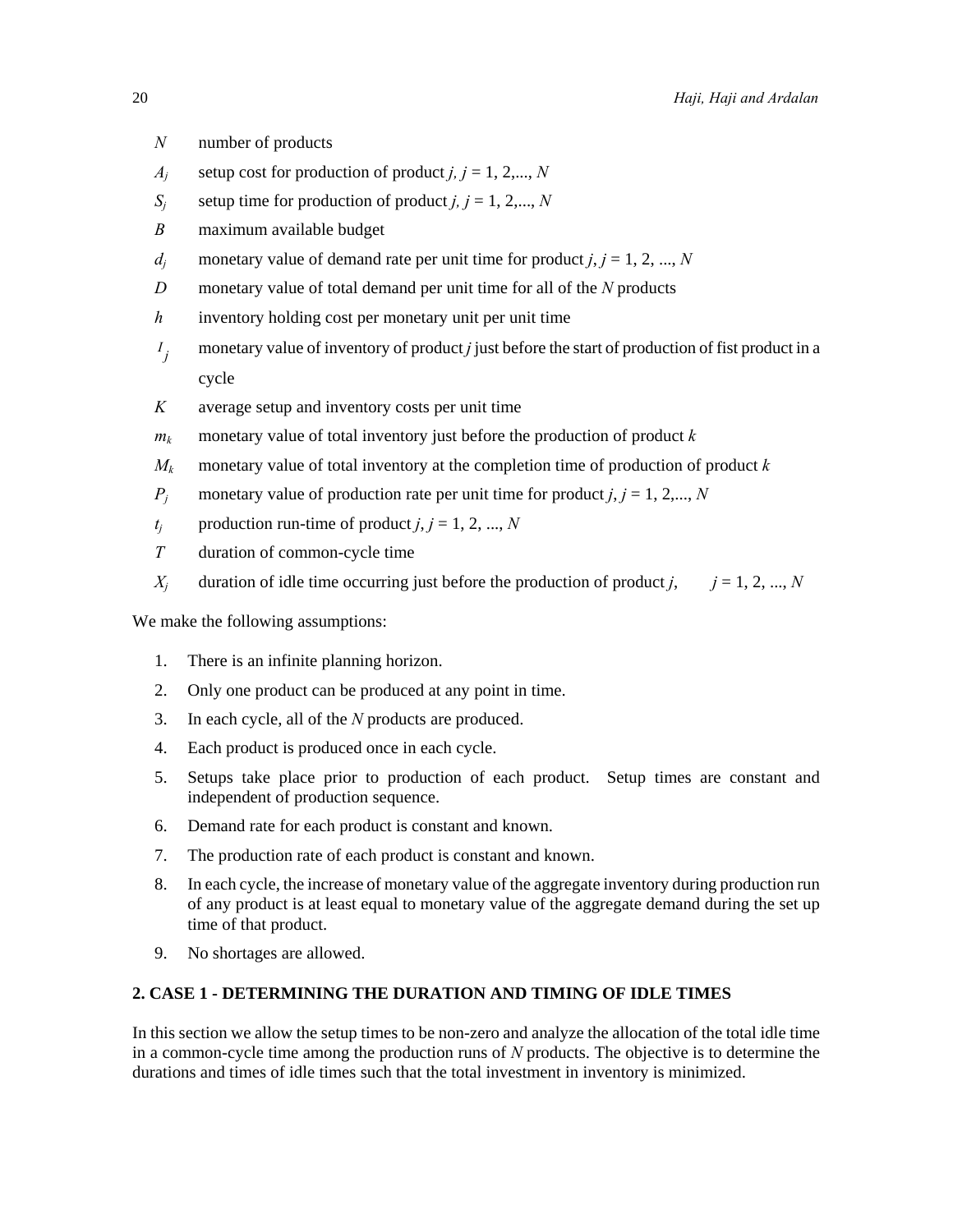To achieve this purpose first we select a cycle time *T* which begins just at the start of the production run of a particular product. We denote this particular product by  $k_1$  and the product that will be produced next in the cycle by  $k_2$ , and so on. Then we present the following remarks and a theorem.

*Remark 1***:** Since in each cycle time *T* the total investment in inventory decreases during idle times and increases during the production run of any product, it is clear that *z*, the maximum inventory investment, occurs at the end of production run of one of the *N* products, i.e., at an  $M_k$ ,  $j=1,..., N$ . Hence,

$$
z = \underset{1 \le j \le N}{Max} \quad M_{k_j} \tag{1}
$$

and

$$
M_{k_{j+1}} = M_{k_j} - DX_{k_{j+1}} + (P_{k_{j+1}} - D)T_{k_{j+1}} \qquad j = 0, 1, ..., N
$$
 (2)

where the index  $k_{N+1}$  is equivalent to  $k_1$ .

*Remark 2:* From (2) we can write

(a) 
$$
M_{k_{j+1}} = M_{k_j}
$$
 if  $DX_{k_{j+1}} = (P_{k_{j+1}} - D)T_{k_{j+1}}$  (3)

or

$$
M_{k_{j+1}} = M_{k_j} \text{ if } X_{k_{j+1}} = \frac{P_{k_{j+1}} - D}{D} T_{k_{j+1}}
$$
 (4)

and

(b) 
$$
M_{k_{j+1}} < M_{k_j}
$$
 if  $X_{k_{j+1}} > \frac{P_{k_{j+1}} - D}{D} T_{k_{j+1}}$  (5)

**Remark 3:** For feasibility of the problem the following constraints must be satisfied:

$$
X_{k_j} \geq S_{k_j}, \qquad j=1,2,\ldots N. \tag{6}
$$

*Theorem 1:* For a feasible solution, suppose for some j,  $j = 1,2,...N$ ,  $M_{k_j} > M_{k_{j+1}}$  where index  $k_{N+j}$  is equivalent to  $k_j$ . If we decrease  $X_{k_{j+1}}$  by an amount  $w = \frac{k_j}{D}$  $W = \frac{M_{k_j} - M_{k_{j+1}}}{D}$  and increase  $X_{k_{j+2}}$  by the same amount and fix all other  $X_{k}$ , then the new values of idle times are still feasible.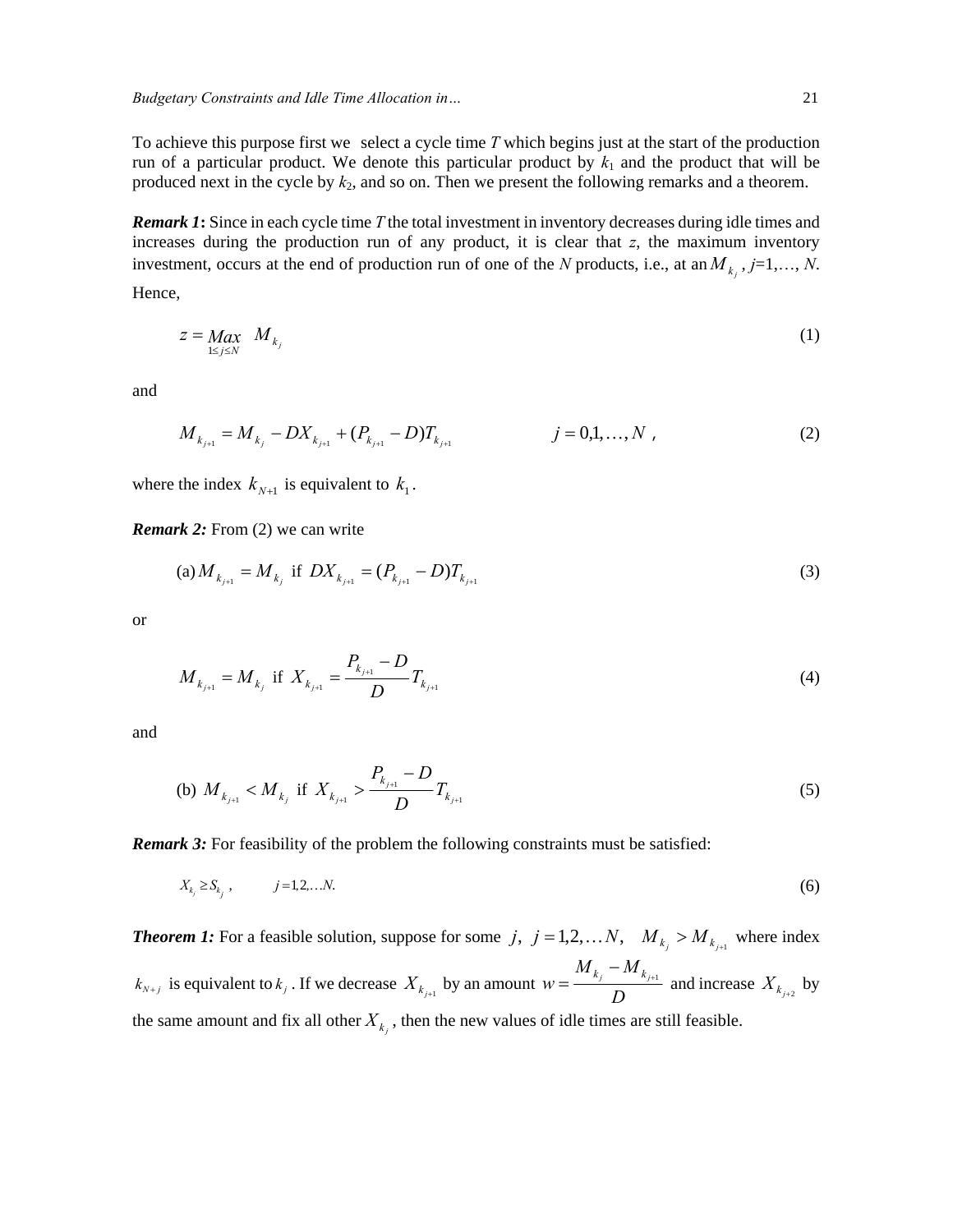*Proof:* Denote the new values of idle times by  $X'_{k_l}$ ,  $l = 1, 2, ..., N$ . Clearly  $X'_{k_l} = X_{k_l}$  for all *l*,  $l \neq j+1$  and  $j+2$ . From the statement of the theorem  $w > 0$ , and from feasibility of  $X_{k_{j+2}}$ , i.e.,  $X_{k_{i+2}} \geq S_{k_{i+2}}$ , we can write

$$
X'_{k_{j+2}} = (X_{k_{j+2}} + w) > S_{k_{j+2}}
$$

which shows that  $X'_{k_{i+2}}$  is feasible. It remains to prove that  $X'_{k_{i+1}}$  is also feasible. That is

$$
X_{k_{j+1}} - w = X'_{k_{j+1}} \geq S_{k_{j+1}}
$$

To do this we first note that from (2) and the assumption of the theorem

$$
w = \frac{M_{k_j} - M_{k_{j+1}}}{D} = X_{k_{j+1}} - \frac{P_{k_{j+1}} - D}{D} T_{k_{j+1}}
$$
\n(7)

We also note that the assumption number 8 implies that

$$
(P_{k_{j+1}} - D)T_{k_{j+1}} \ge DS_{k_{j+1}}
$$

or

$$
\frac{P_{k_{j+1}} - D}{D} T_{k_{j+1}} \ge S_{k_{j+1}}
$$
 (8)

Thus from (8) and part (b) of remark 2 we can write

$$
X_{k_{j+1}} = \beta + S_{k_{j+1}}
$$
\n(9)

Where  $\beta$  is a positive number. Therefore if we show that  $w \leq \beta$ , then from (9) we can write

$$
X_{k_{j+1}} - w = X'_{k_{j+1}} \ge S_{k_{j+1}}
$$
\n<sup>(10)</sup>

Which means  $X'_{k_{j+1}}$  is feasible.

To show that  $w \leq \beta$ , substitute (9) in (7) to get

$$
w = \beta + S_{k_{j+1}} - \frac{P_{k_{j+1}} - D}{D} T_{k_{j+1}}
$$
\n(11)

It is clear from (8) and (11) that  $w \leq \beta$  which proves (10). This completes the proof of the theorem.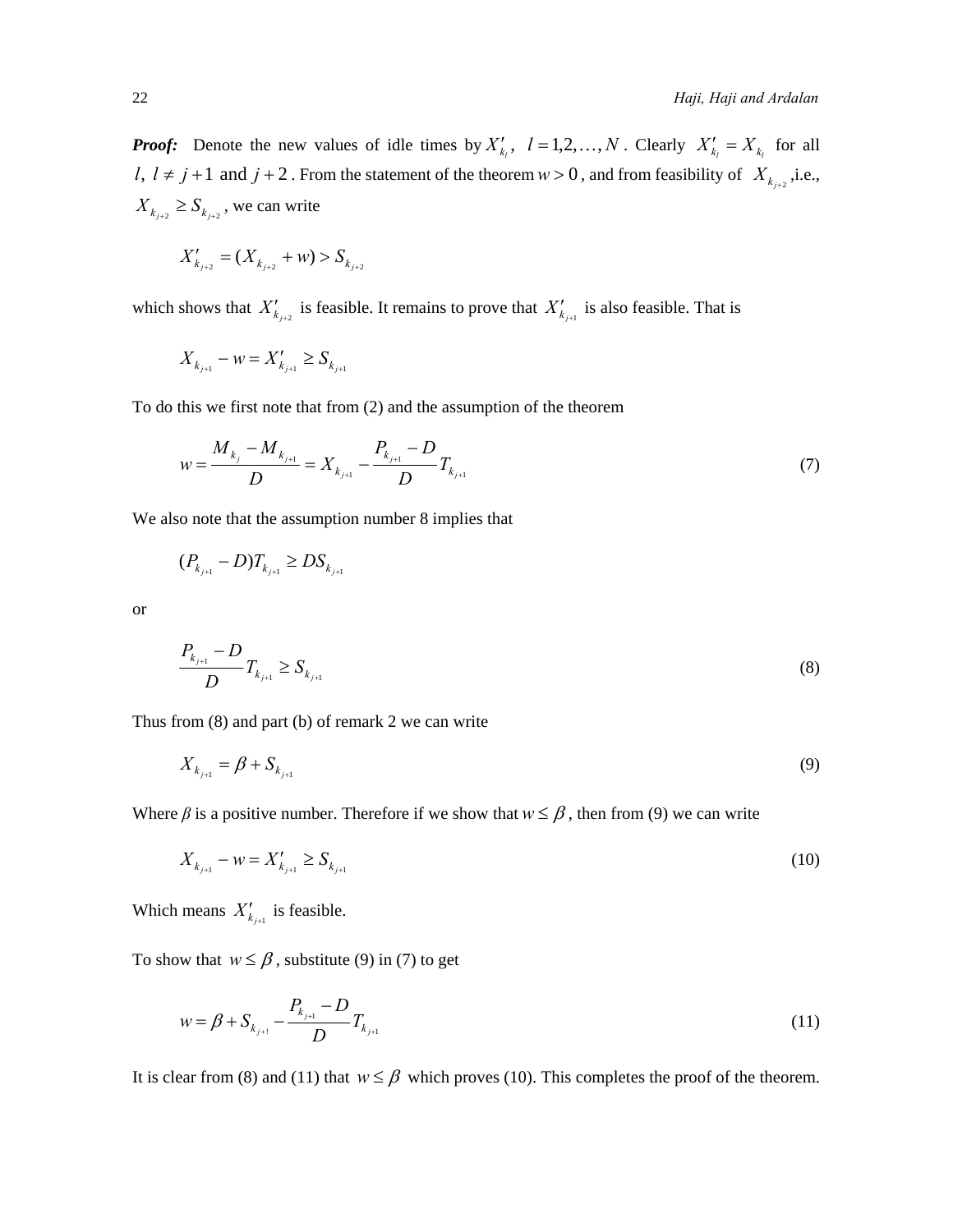#### **2.1. Optimal Inventory Investment for a Given Cycle**

In this section we obtain the optimal sequence of production runs and optimal allocation of idle times which minimizes the total investment in inventory for a given cycle time *T*

#### **Inventory value at the end of a product**

Because no shortages are allowed, the inventory level for product  $k_l$  at the start of its production is zero, i.e.  $I_{K_1} = 0$ . Furthermore, the inventory level for product  $k_j$  ( $j \ge 2$ ), at the start of production run of product  $k_l$  is equal to its demand during  $F_{k_l}$ , the time interval from the start of production of  $k_l$  to the start of production of product  $k_j$ , Figure(1). Thus, for any feasible idle times  $X_{k_j}$ ,  $j = 1, 2, ..., N$  we can write



Figure 1 Monetary value of inventory of product *j* over time

$$
I_{k_j} = d_{k_j} \left( \sum_{y=1}^{j-1} t_{k_y} + \sum_{y=2}^{j} X_{k_y} \right), \qquad \qquad 2 \le j \le N \qquad (12)
$$

The total inventory level at the start of production run of product  $k_l$  is:

$$
m_{k_j} = \sum_{j=1}^{N} I_{k_j}
$$
 (13)

Hence, from (12), (13) and the fact that  $I_{K_1} = 0$  we can write

$$
m_{k_1} = \sum_{j=2}^{N} d_{k_j} \left( \sum_{y=1}^{j-1} t_{k_y} + \sum_{y=2}^{j} X_{k_y} \right)
$$
 (14)

Furthermore, the total inventory at the end of production runs of product  $k_i$  is (Figure2):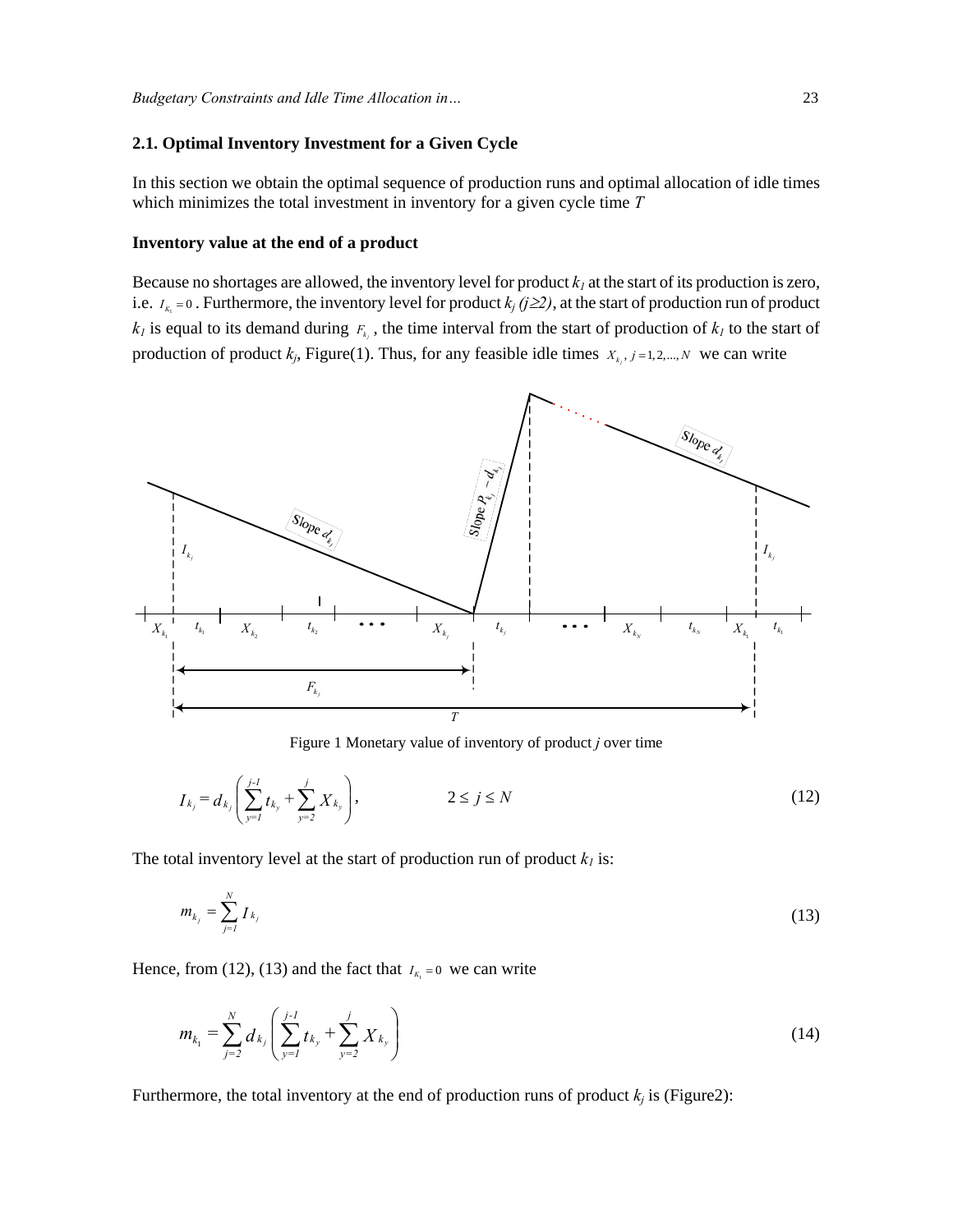24 *Haji, Haji and Ardalan* 

$$
M_{k_l} = m_{k_l} + (P_{k_l} - D) t_{k_l}, \qquad j = l \tag{15}
$$

and

$$
M_{k_j} = M_{k_1} - D \sum_{l=2}^{j} X_{k_l} + \sum_{l=2}^{j} (P_{k_l} - D) t_{k_l}, \qquad 2 \le j \le N
$$
 (16)

The level of  $M_{k_i}$  ( $j = 1, 2, ..., N$ ) depends not only on the  $(N-1)!$  different production sequences but it also depends on the duration of the idle times  $X_{k_i}$ ,  $j=1,...N$ . The objective in this case is to determine the production sequence and the duration of the idle times to minimize the maximum inventory investment. To achieve this purpose first we state the following theorem for the case in which the setup times are allowed to be non-zero and the cycle time *T* is known and is feasible. That is

$$
\sum_{j=1}^{N} S_j < T \tag{17}
$$

**Theorem 2:** For any setup time values, satisfying assumption 8 and a given sequence, the optimal solution,  $z^*$ , for any feasible production cycle  $T$  has the following property:

$$
z^* = M_1 = M_2 = \dots = M_N \tag{18}
$$

*Proof:* We prove the theorem by contradiction. Suppose for the given production sequence there exists an optimal solution  $z_0$  for which, all  $M_{k_i}$ , are not equal. This implies that, in the optimal solution, there exist two consecutive products, denoted by  $i_1$  and  $i_2$ , for which  $M_{i_1} > M_{i_2}$ , and  $z_0 = M_{i_1}$ . Thus we can write

$$
z_0 = \underset{1 \le j \le N}{Max} \quad M_{i_j} = \underset{1 \le j \le N \text{ and } j \ne 2}{Max} \quad M_{i_j} \tag{19}
$$

where  $i_j$  means the  $j^{\text{th}}$  production run, in a cycle which starts at the beginning of production run of product  $i_l$ .

We decrease  $X_{i_2}$  by an amount  $w = \frac{M_{i_1} - M_{i_2}}{D} > 0$  $w = \frac{M_i}{D}$   $\frac{M_i}{D}$  > 0, increase  $X_{i_3}$  by the same amount, and fix all other  $X_{i_j}$  ( $j \neq 2,3$ ) and denote the new values of these idle times by  $X'_{i_2}$  and  $X'_{i_3}$ , that is

$$
X'_{i_2} = X_{i_2} - w \tag{20}
$$

$$
X'_{i_3} = X_{i_3} + w \tag{21}
$$

First we need to show that the new values of idle times  $X'_{i,j}$ ,  $j = 1,..., N$  are feasible. From theorem 1 one can easily show that these idle times are feasible.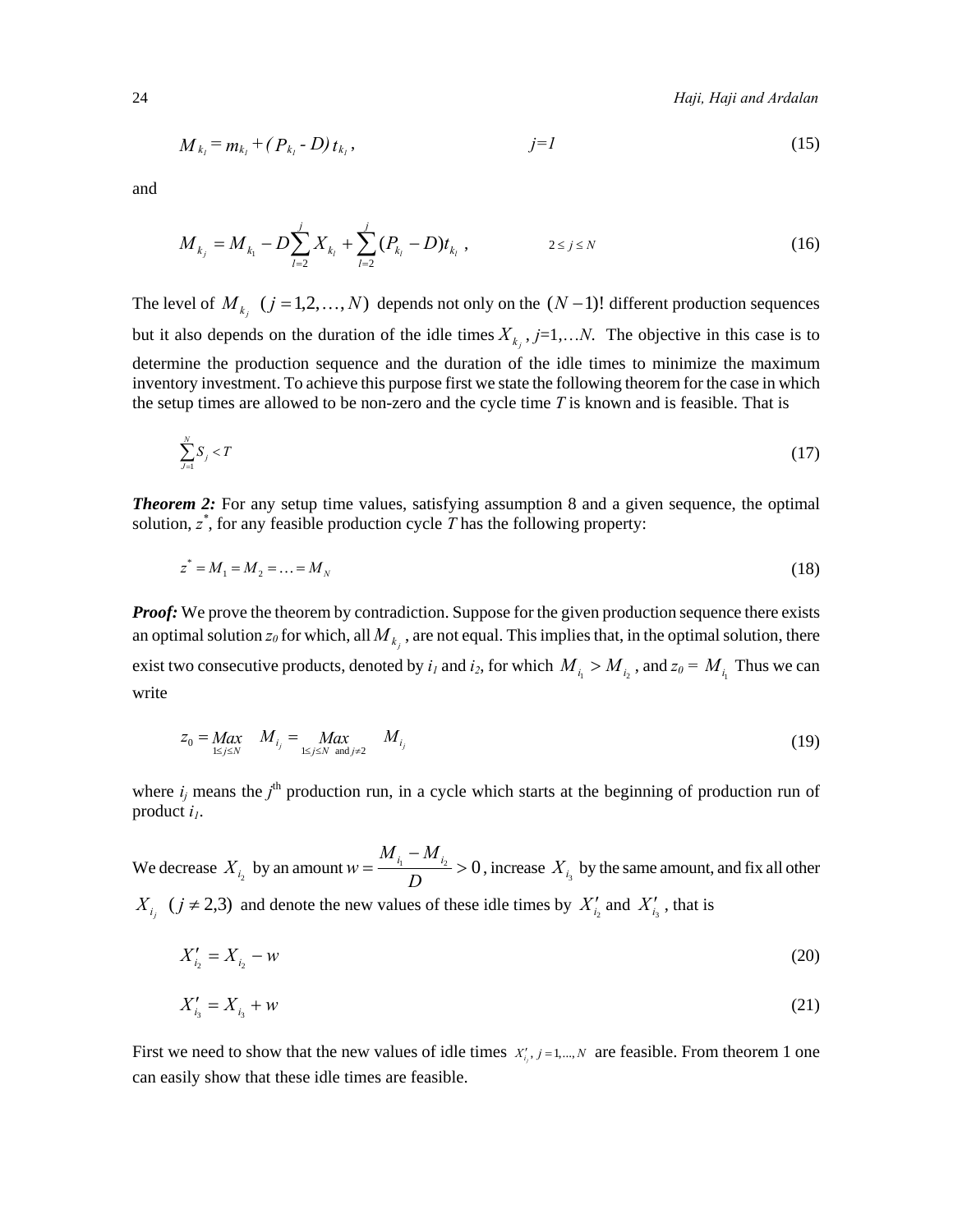Now by denoting the new values of total inventory at the end of production run of product *ij* (*j*=1,…,*N*) by  $M'_{i_j}$ , we show that:

a) 
$$
M'_{i_j} = M_{i_j} - d_{i_2} w < M_{i_j}, \qquad j = 1, 3, \dots, N, (j \neq 2)
$$

and

b) 
$$
M'_{i_2} < M'_{i_1}
$$
,  $j=2$ 

which implies that the new value of maximum aggregate inventory, denoted by  $z'_{0}$ , is less than its pervious value,  $z_0$  in equation (19), contradicting the assumption that  $z_0$  was optimal.

$$
z'_{0} = M_{\text{max}} M_{i} = M_{\text{max}} M_{i}
$$
  

$$
M_{i} = M_{\text{max}} M_{i}
$$

To show that (a) is true, note that from (12), replacing *k* by *i*, for  $j \neq 2$ , decreasing  $X_i$  by an amount *w* will decrease the inventory of product  $i_2$  at the start of the production run of product  $i_1$  by an amount  $d_{i_2}w$  (w > 0). But, since  $X'_{i_2}+X'_{i_3}=X_{i_2}+X_{i_3}$ , from (12) we see that, replacing k by i, all other  $I_{i_1}$ 's,  $j \geq 3$ , remain unchanged. Thus, the new value of total inventory at the start of production run of item  $i_l$ , denoted by  $m'_{i_l}$ , differs from its pervious value  $m_{i_l}$  by an amount  $d_{i_l}w$ , that is,

$$
m'_{i_1} = m_{i_1} - d_{i_2} w \tag{22}
$$

Now, denoting the new value of total inventory at the end of production run of item  $i_j$  by  $M_{i_j}$ , then as we derived (15), we can write

$$
M'_{i_1} = m'_{i_1} + (P_{i_1} - D)t_{i_1}, \qquad j = 1 \tag{23}
$$

Replacing (22) in (23) we have

$$
M'_{i_1} = m_{i_1} + (P_{i_1} - D)t_{i_1} - d_{i_2}w
$$

or from (15), replacing *k* by *i*,

$$
M'_{i_1} = M_{i_1} - d_{i_2} w \t\t(24)
$$

Now for  $j \geq 3$ , noting that  $X'_{i_2} + X'_{i_3} = X_{i_2} + X_{i_3}$ , according to(16) we can write

$$
M'_{i_j} = M'_{i_1} - D \sum_{l=2}^{j} X_{i_l} + \sum_{l=2}^{j} (P_{i_l} - D) t_{i_l}, \qquad 3 \le j \le N \qquad (25)
$$

or from (24)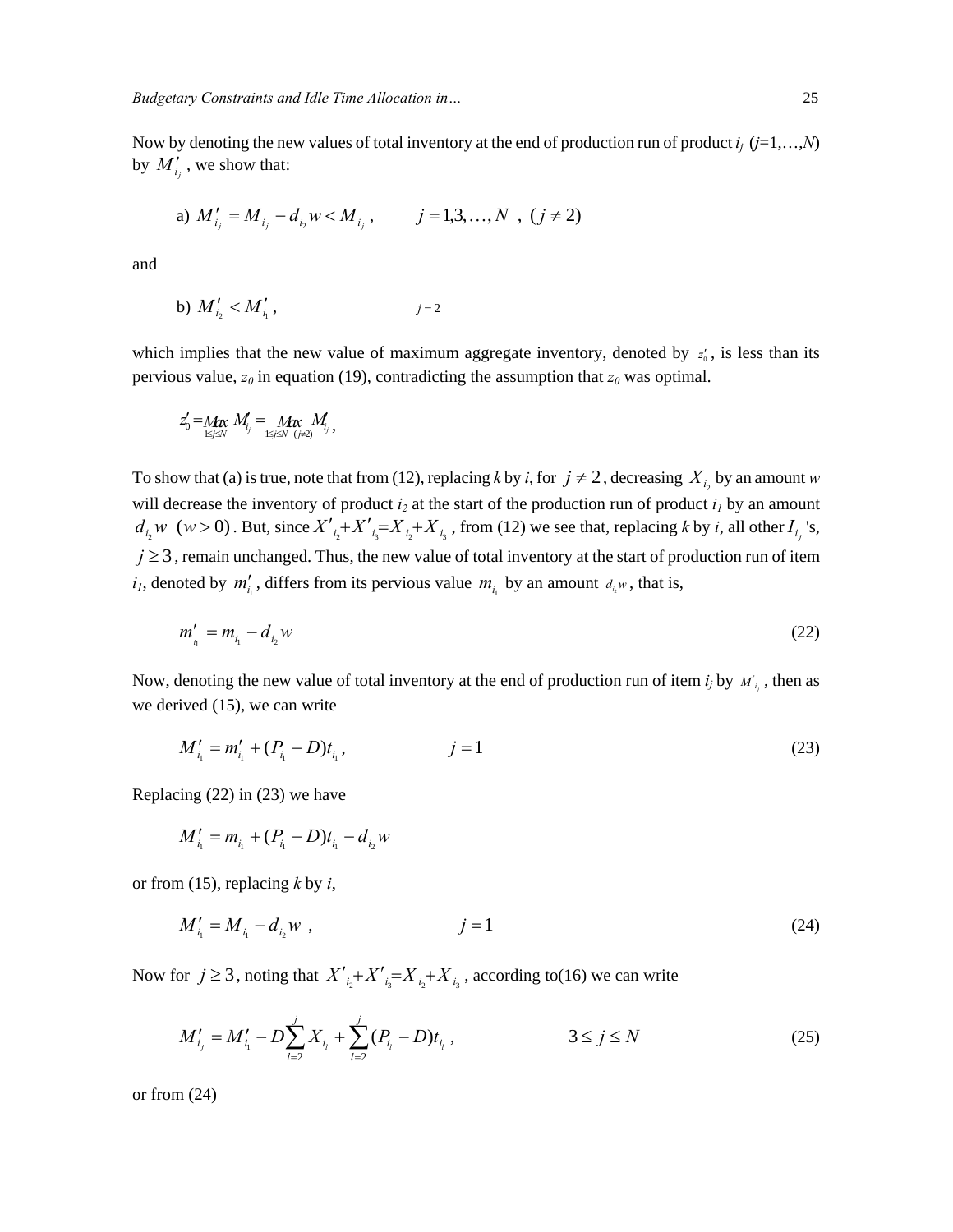$$
M'_{i_j} = M_{i_1} - D \sum_{l=2}^{j} X_{i_l} + \sum_{l=2}^{j} (P_{i_l} - D) t_{i_l} - d_{i_2} w, \qquad j \ge 3
$$

Hence, from (16) (replacing *k* by *i*)

$$
M'_{i_j} = M_{i_j} - d_{i_2} w, \qquad 3 \le j \le N \tag{26}
$$

Thus, from (24) and (26), we have

$$
M'_{i_j} < M_{i_j}, \qquad j = 1, 3, \dots, N \quad (j \neq 2)
$$

which shows that (a) is true.

Next, to see that (b) is also true, note that for  $j = 2$  as we derived (2) we can write

$$
M'_{i_2} = M'_{i_1} - DX'_{i_2} + (P_{i_2} - D)t_{i_2}
$$

Since  $X'_{i_2} = (X_{i_2} - w)$ , we can write

$$
M'_{i_2} = M'_{i_1} + Dw - DX_{i_2} + (P_{i_2} - D)t_{i_2}
$$
\n(27)

Now from the fact that  $\frac{w}{x}$  is  $\frac{w}{x} > w$  $\frac{M_{i_1} - M_{i_2}}{D}$  > *w*, replacing *Dw* in (27) by  $(M_{i_1} - M_{i_2})$ , we can write

$$
M'_{i_2} < M'_{i_1} + M_{i_1} - M_{i_2} - DX_{i_2} + (P_{i_2} - D)t_{i_2} \tag{28}
$$



Figure 2 Monetary value of total inventory in a cycle.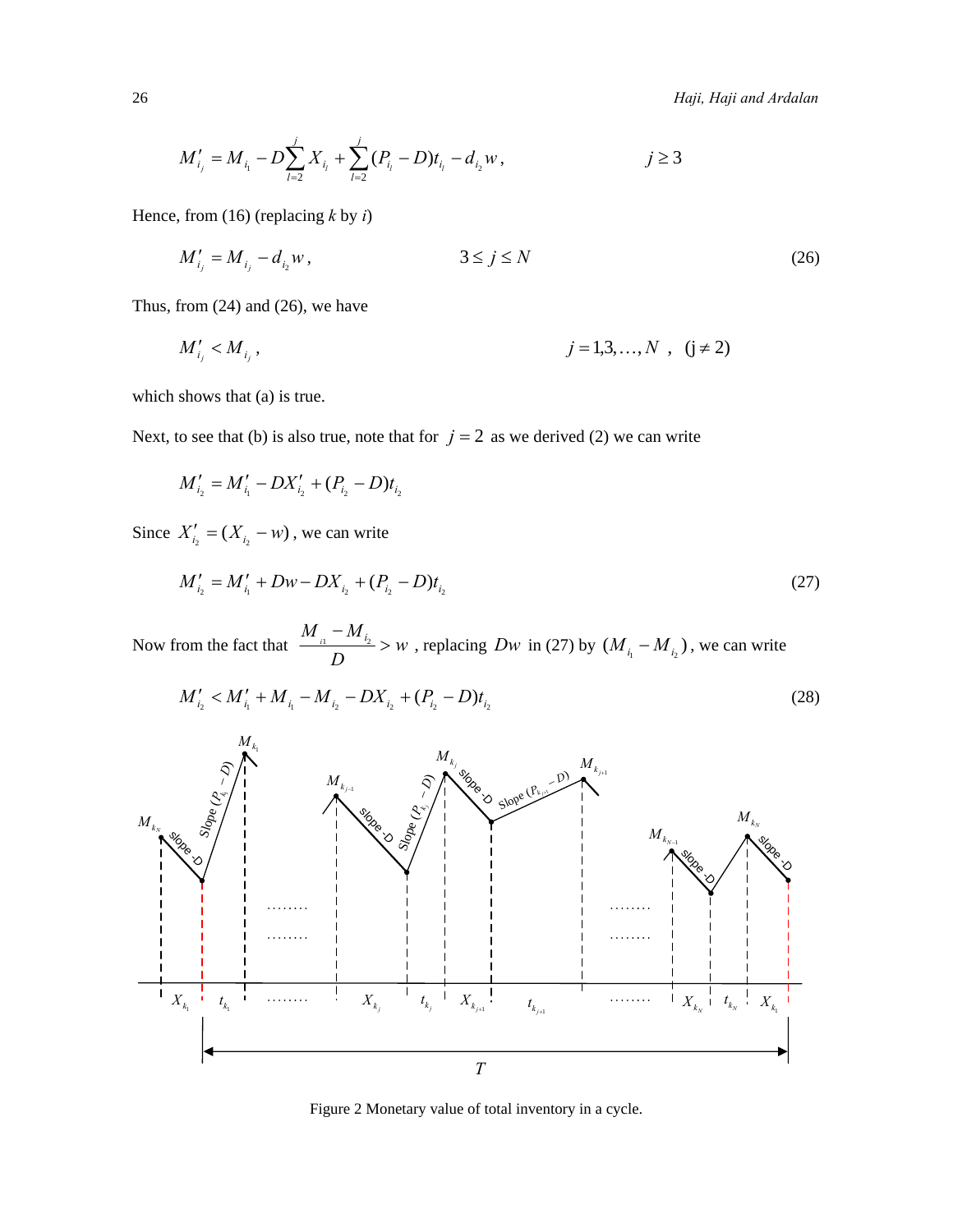Noting that, from (2), replacing *k* by *i*, we have

$$
M_{i_2} = M_{i_1} - DX_{i_2} + (P_{i_2} - D)t_{i_2}
$$

which implies the sum of the last four terms on the right hand side of (28) is zero and we can write (28) as

$$
M'_{i_2} < M'_{i_1}
$$

which shows that (b) is also true and this completes the proof of theorem 2.

Finally, for zero as well as non-zero setup times, we prove the following theorem

*Theorem 3:* For any setup time values, satisfying the assumption 8, the optimal solution is sequence independent.

*Proof:* From part (a) of remark1 we note that if for an arbitrary sequence say  $i_1, i_2, \ldots, i_N$ , *j*  $\frac{1}{i} = \frac{t_j}{D} t_i$  $i_j = \frac{I_{i_j} + D}{D}t$  $X_{i_j} = \frac{P_{i_j} - D}{D} t_{i_j}$ ,  $j = 1, 2, ..., N$ , then  $M_{i_1} = M_{i_j}$ ,  $j = 1, 2, ..., N$ . That is, from theorem 2, the optimal value of maximum inventory, *z \** , for this sequence is:

$$
z^* = \lim_{1 \le j \le N} M_{i_j} = M_{i_1} = M_{i_2} = \dots = M_{i_N}
$$
 (29)

We prove the theorem by showing that the optimum value of  $M_{i_j}$  i.e.,  $z^*$ , or equivalently  $M_{i_1}$ , is constant and independent of the production sequence. To do this, we manipulate (14) as shown bellow

$$
m_{i_1} = \sum_{j=1}^{N} d_{i_j} \sum_{y=1}^{j} (t_{i_y} + X_{i_y}) - \sum_{j=1}^{N} d_{i_j} t_{i_j} - X_{i_1} \sum_{j=1}^{N} d_{i_j}
$$

Note that 1 *N ij ij j*  $d_{ii}t$  $\sum_{j=1}^{N} d_{ij} t_{ij}$  and  $\sum_{j=1}^{N} d_{i_j}$ *i*  $\sum_{j=1} d_{i_j}$  are constant and independent of production sequence. We denote them respectively by *C* and *D*. Thus, we can write

$$
m_{i_1} = \sum_{j=1}^{N} d_{i_j} \sum_{y=1}^{j} \left( t_{i_y} + X_{i_y} \right) - C - X_{i_1} D \tag{30}
$$

Replacing  $X_{i_y}$ , by  $\frac{i_y}{D_i}$  $\frac{i_y}{\sqrt{t}}$ *D*  $P_{i_y} - D$ <br>*t<sub>i</sub>*, *y* = 1,2, ..., *N*, in equation (30), we have

$$
m_{i_1} = \sum_{j=1}^{N} d_{i_j} \sum_{y=1}^{j} \frac{P_{i_y} t_{i_j}}{D} - C - (P_{i_1} - D) t_{i_1}
$$
 (31)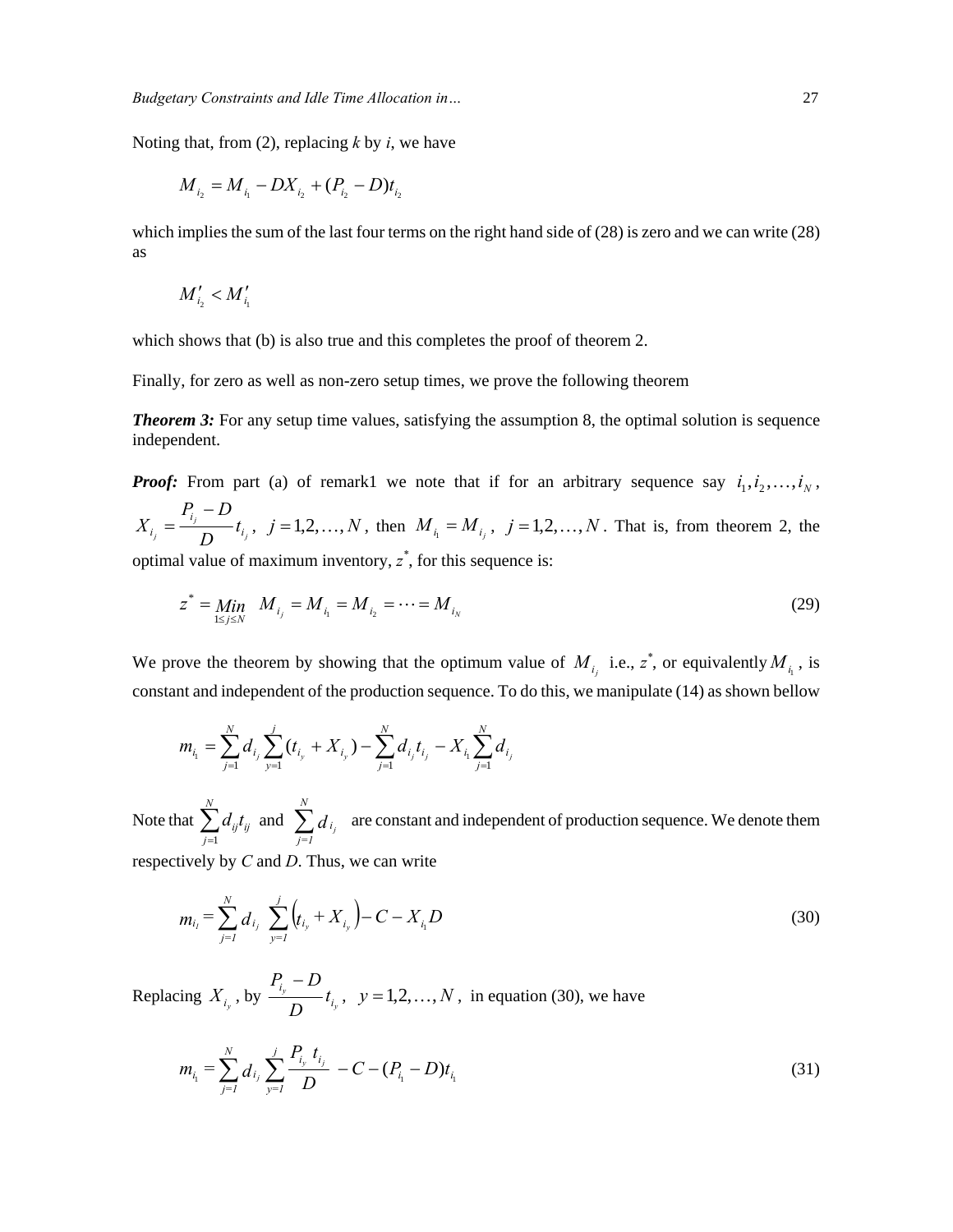Thus from (15), replacing *k* by *i*, and then substituting  $m_i$  from (31) in (15), we can write

$$
M_{i_1} = \sum_{j=1}^{N} d_{i_j} \sum_{y=1}^{j} \left( \frac{P_{i_y} t_{i_y}}{D} \right) - C \tag{32}
$$

Since quantity demanded for each product during a cycle is produced during its production run in that cycle it follows that

$$
P_{i_y} t_{i_y} = d_{i_y} T , \qquad \qquad y = 1, 2, ..., N \qquad (33)
$$

Substituting (33) in (32) gives:

$$
z^* = M_{i_l} = \frac{T}{D} \sum_{j=1}^N d_{i_j} \sum_{y=1}^j d_{i_y} - C, \text{ or equivalently}
$$
  
\n
$$
z^* = M_{i_l} = \frac{T}{2D} \left[ \left( \sum_{j=1}^N d_{i_j} \right)^2 - \sum_{j=1}^N d_{i_j}^2 \right] - C
$$
  
\n
$$
z^* = M_{i_l} = \frac{T}{2D} \left[ D^2 - \sum_{j=1}^N d_j^2 \right] - C
$$
 (34)

From (33) and definition of C, 2 *N j*  $j = i$ *j d*  $C = T$  $= T \sum_{j=i}^{N} \frac{p_j}{p_j}$ . Thus the right-hand side of the above equation is

constant and independent of the production sequence. This completes the proof of theorem 3.

# **3. CASE 2- THE OPTIMUM COMMON CYCLE WITH NON-ZERO SETUP TIME AND BUDGET CONSTRAINT**

In this section allowing non-zero production setup times, we derive a procedure for determining the duration of common-cycle such that the average setup and inventory holding cost per unit time is minimized and a given budgetary constraint is satisfied. The average setup and holding cost per unit time is (Johnson and Montgomery, 1974):

$$
K = \frac{\sum_{j=1}^{N} A_j}{T} + \frac{T}{2} h \sum_{j=1}^{N} d_j \left( I - \frac{d_j}{P_j} \right)
$$
(35)

*K* should be minimized subject to

*N*

$$
z^* \leq B \tag{36}
$$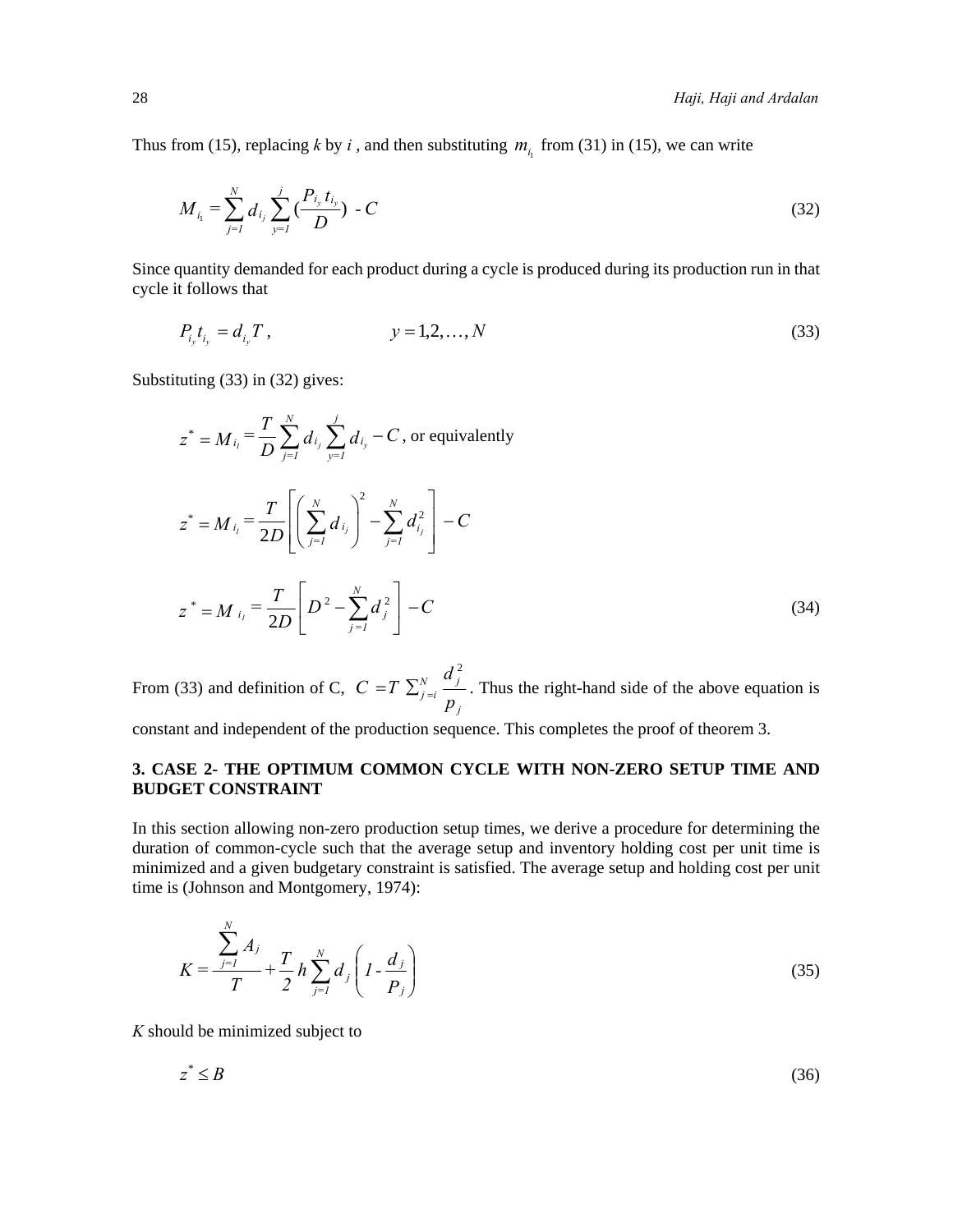*Budgetary Constraints and Idle Time Allocation in…* 29

and

$$
\sum_{j=1}^{N} (t_j + S_j) \le T \tag{37}
$$

Constraint (36) limits the maximum of aggregate inventory to a given value *B*, and constraint (37) states that the total production and setup times in a cycle can not exceed the length of the cycle. Substituting  $z^*$  in (36) by the right hand side of (34) we have:

$$
T \le \frac{2D B}{\left[ (D)^2 - \sum_{j=1}^N d_j^2 \right] - 2D \sum_{j=i}^N \frac{d_j^2}{p_j}}
$$
(38)

Also, Equation (33) implies  $t_i = (d_i/P_i)T$ , thus (37) can be written as:

$$
T \ge \frac{\sum_{j=1}^{N} S_j}{1 - \sum_{j=1}^{N} \frac{d_j}{p_j}}
$$
(39)

Equations (38) and (39) provide the limits for the duration of the common-cycle. Therefore, designating the right hand sides of equations (38) and (39) by  $T_M$  and  $T_m$  respectively, i.e.,

$$
T_M = \frac{2D B}{\left[ (D)^2 - \sum_{j=1}^N d_j^2 \right] - 2D \sum_{j=i}^N \frac{d_j^2}{p_j}}
$$
(40)

and

$$
T_m = \frac{\sum_{j=1}^{N} S_j}{\sum_{j=1}^{N} \frac{d_j}{p_j}}
$$
(41)

Now we can write the problem as follows:

*Min K*

subject to:

$$
T_m \leq T \leq T_M
$$

*K* is a convex function (Johnson and Montgomery, 1974). Differentiating *K* with respect to *T* and solving for *T* gives: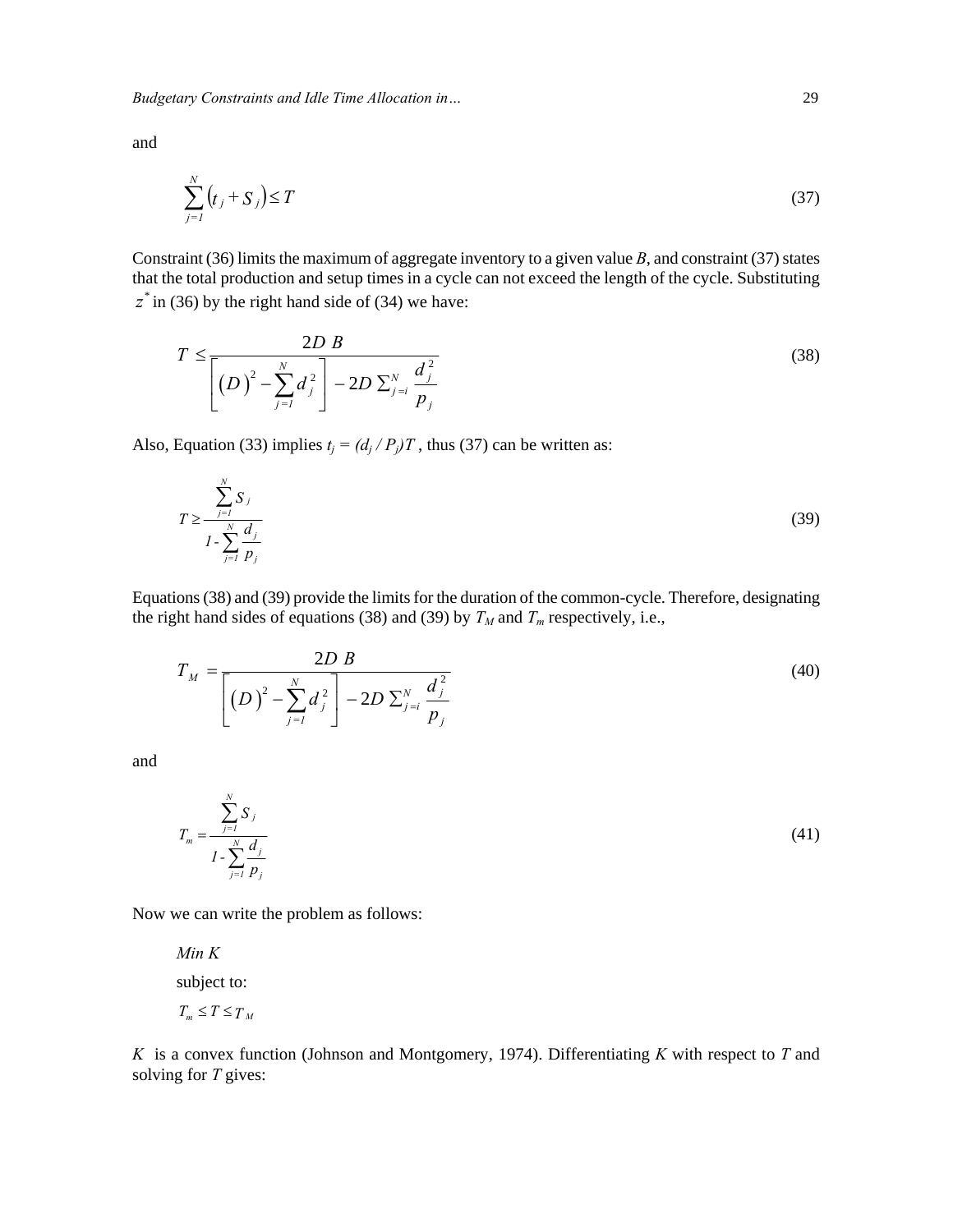30 *Haji, Haji and Ardalan* 

$$
T_o = \sqrt{\frac{2 \sum A_j}{\sum h_j d_j (1 - \frac{d_j}{p_j})}}
$$
(42)

Clearly, if  $T_M < T_m$ , then there is no feasible solution for *T*. But if  $T_M \ge T_m$ , first we obtain  $T_o$  from (42). Then due to convexity of  $K$ , we find the optimal cycle time,  $T^*$ , to be

$$
T^* = \min[\max(T_m, T_o), T_M]
$$
\n(43)

or equivalently

$$
T^* = \begin{cases} T_m & \text{if} & T_o < T_m \\ T_o & \text{if} & T_m \le T_o \le T_M \\ T_M & \text{if} & T_o > T_M \end{cases} \tag{44}
$$

The procedure can be summarized as follows:

- 1. Use Equation (40) to determine the maximum common-cycle,  $T_M$ .
- 2. Use Equation (41) to determine the minimum common-cycle,  $T_m$ .
- 3. If  $T_M < T_m$  the problem has no solution, otherwise go to step 4.
- 4. Use Equation (42) to determine *To*.
- 5. Use Equation (44) to determine the optimum common-cycle.

#### **4. CONCLUSION**

Distributing idle times between production runs of products provides some flexibility for performing certain tasks such as preventive maintenance. Also, it may provide operators more frequent rest times which in turn results in a lower number of accidents and improve the quality of products. In this study, by adopting the common cycle time approach to lot size scheduling problem for a multi-product single machine system with budgetary constraint, we considered two common-cycle scheduling problems where non-zero setup times are allowed. One important aspect of these common cycle scheduling is to decide what should be the sequence of production runs and how the idle times shall be distributed in the cycle time.

For such a sequencing problem, we considered two cases: **a**) the common cycle time is given, and b) the common cycle time is a decision variable. In the literature, scheduling rules are introduced for both cases, which assume that the total idle time is located at the end of each cycle. This paper relaxed this assumption and presented a scheduling rule for both cases to optimize the production sequence and the length of idle times before (or after) producing each item. Furthermore, we provided a simple procedure which obtains the optimal common cycle for case (b) which minimizes the total inventory cost. We proved that for any setup time the optimal solutions in both cases (a) and (b) are sequence independent (assuming that in each cycle, the increase of monetary value of the inventory during production run of any product is at least equal to the monetary value of the aggregate demand during the set up time of that product). The presented scheduling rule is interestingly general, simple and easy-to-apply.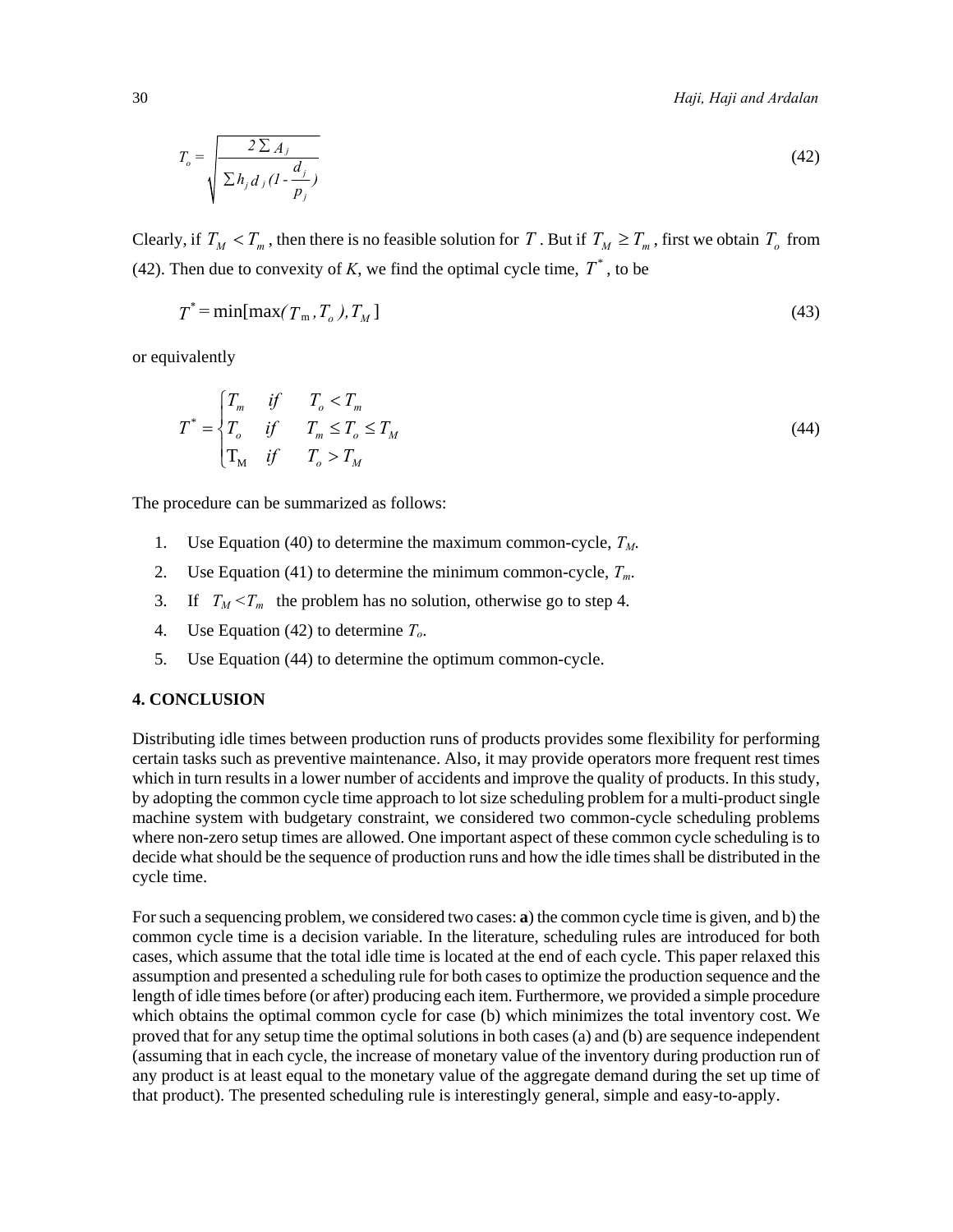#### **ACKNOWLEDGEMENT**

This research was supported through Sharif University of Technology's Research Funds for which we are thankful.

#### **REFERENCES**

- [1] Boctor P.P. (1982), The Two-Product, Single Machine, Static Demand, Infinite horizon Lot Scheduling Problem; *Management Science* 27; 798-807.
- [2] Carreno J.J. (1990), Economic Lot Scheduling for Multiple Products on Parallel Identical Processors; *Management Science* 36; 348-358.
- [3] Cook W.D., Saipe A.L., Seiford L.M. (1980), Production Runs for Multiple Products: The Full-Capacity Heuristic; *Operations Research* 31; 405-412.
- [4] Dobson G. (1987), The Economic Lot-Scheduling problem: Achieving Feasibility Using Time-Varying Lot Sizes; *Operations Research* 35; 764-771.
- [5] Elmaghraby S.F. (1978), The Economic Lot Scheduling Problem (ELSP): Review and Extensions; *Management Science* 24; 587-631.
- [6] Fujita S. (1978), The Application of Marginal Analysis to the Economic Lot Scheduling Problem; *AIIE Transactions* 10; 354-361.
- [7] Goyal S.K. (1973), Scheduling a Multi-Product Machine System; *Operational Research* 31; 405-412.
- [8] Goyal S.K. (1984), Determination of economic Production Quantities for a Two-Product Single Machine System; *International Journal of Production Research* 22; 121-126.
- [9] Graves S.C. (1979), on the Deterministic Demand Multi-Product Single Machine Lot Scheduling Problem; *Management Science* 25; 267-280.
- [10] Gunter S.I., Swanson L.A. (1986), A Heuristic for Zero Setup Cost Lot Sizing and Scheduling Problems; *Presented at the ORSA-TIMS Conference*, October 27-28; Miami, Florida.
- [11] Haessler R.W. (1979), An Improved Extended Basic Period Procedure for Solving the Economic Lot Scheduling Problem; *AIIE Transactions* 11; 336-340.
- [12] Haji R. (1994), Optimal Allocation of idle times between production runs of a multi-item production system; *Reaserch Proceedings of Department of Industrial Engineering, Sharif University of Technology*; Tehran, Iran (in Persian).
- [13] Haji R., Mansouri M. (1995), Optimum Common Cycle for Scheduling a Single-Machine Multi-product System with a Budgetary Constraint; *Production Planing and Control* 2; 151-156.
- [14] Haji A., Haji R. (2002), Optimum aggregate inventory for scheduling multi-product single machine system with zero setup time; *International Journal of Engineering* 15(1); 41-48*.*
- [15] Hanssmann F. (1962), Operations Research in Production and Inventory; John Wiley and Sons; New York.
- [16] Hsu W. (1983), On the General Feasibility Test of scheduling Lot Size for several Products on One Machine; *Management science* 29; 93-105.